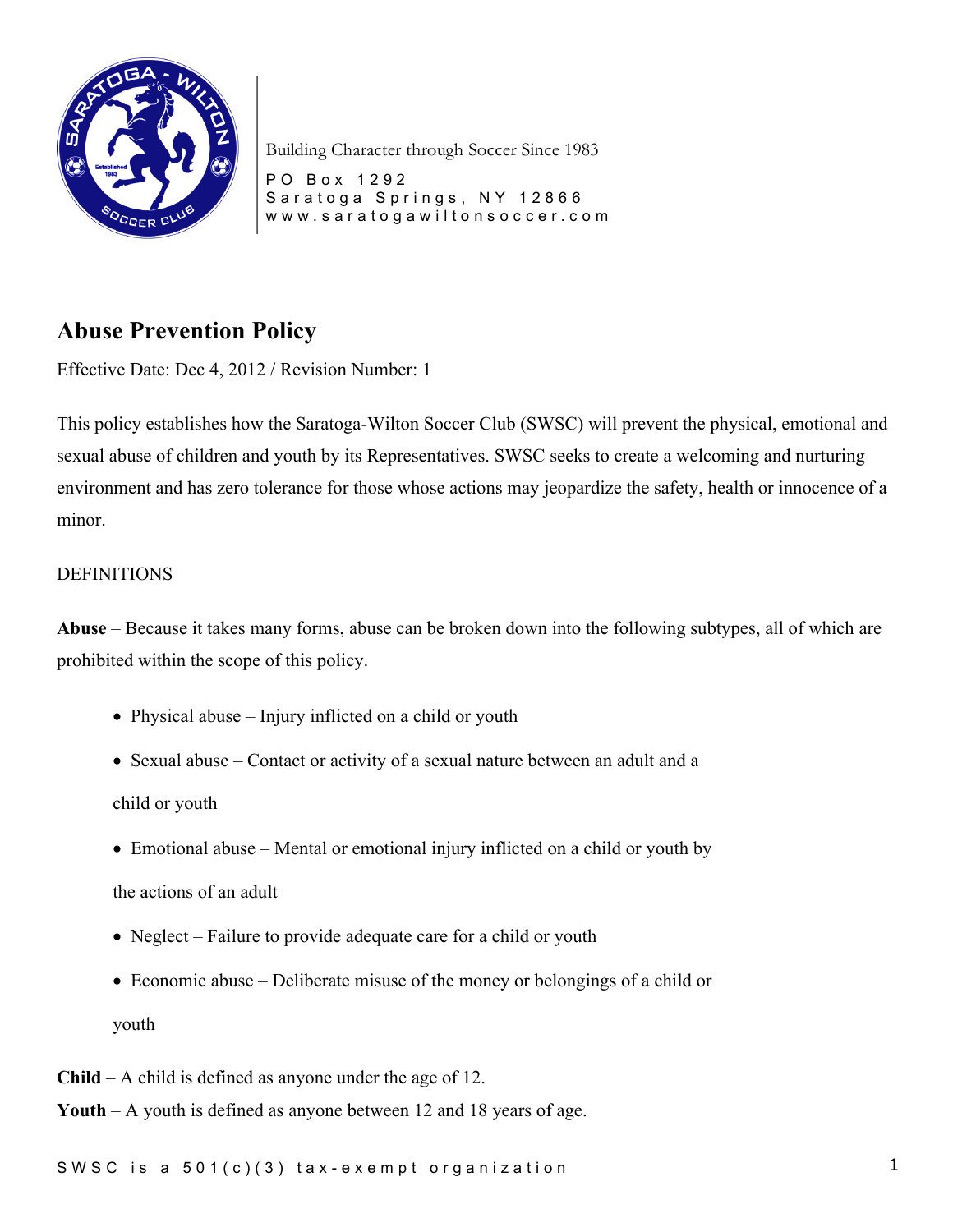

PO Box 1292 Saratoga Springs, NY 12866 www.saratogawiltonsoccer.co m

**SWSC Representative** – As used in the SWSC Abuse Prevention Policy, SWSC Policy For Reporting Potential Child Abuse Or Potential Violations Of The SWSC Abuse Prevention Policy and SWSC Policy For Monitoring Compliance With The Abuse Prevention Policy, the term "SWSC Representative" shall mean SWSC Board Members, SWSC Administrative Director, SWSC Rec Program Director and any volunteers approved by the SWSC Board and registered as Head Coaches, Assistant Coaches, Team Managers or Team Parents in SWSC's Travel Program Sports Signup Registration System for the current soccer year.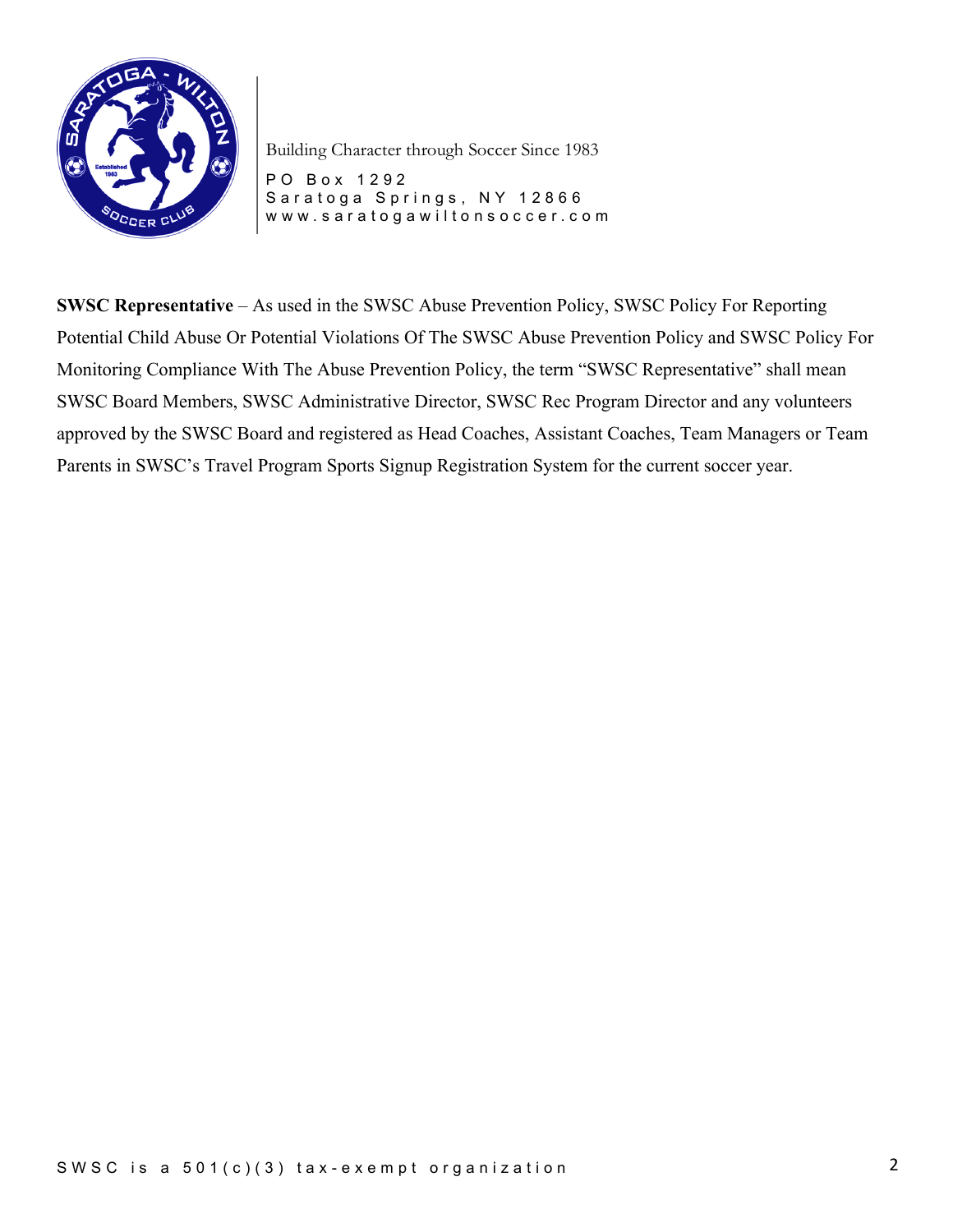

PO Box 1292 Saratoga Springs, NY 12866 www.saratogawiltonsoccer.co m

## **POLICY GUIDELINES**

#### **Personnel Screenings**

Safeguards in the selection process for SWSC Coaches, Assistant Coaches, Trainers and other SWSC Representatives will be used to eliminate from consideration any candidates who display characteristics that could classify them at a high risk for violating this policy. The required screenings and background information will depend on the positions and its level of involvement with children and youth.

SWSC Representatives: Candidates for positions that involve regular interaction with children or youth will be screened and selected using the following:

• A SWSC Application which shall include position applicable information including philosophies, experience and references.

• For selected Head Coaches, Assistant Coaches and Team Managers, registration through SWSC's Travel Program SportsSignup Registration System which includes appropriate consents and agreements.

• All Head Coaches shall have attended a youth soccer coaching licensing program and received a youth soccer coaching license issued by, or recognized by, Eastern New York Youth Soccer Association (ENYYSA) and the Capital District Youth Soccer League (CDYSL) that is age appropriate for the SWSC team(s) the individual will be the Head Coach.

• All Head Coaches, Assistant Coaches and Team Managers shall be screened and approved through the ENYYSA and CDYSL Risk Management Program (Background Check Program).

• For other SWSC Representatives that regularly work with or around children or youth, SWSC shall require that they are screened and approved through the ENYYSA and CDYSL Risk Management Program (Background Check Program).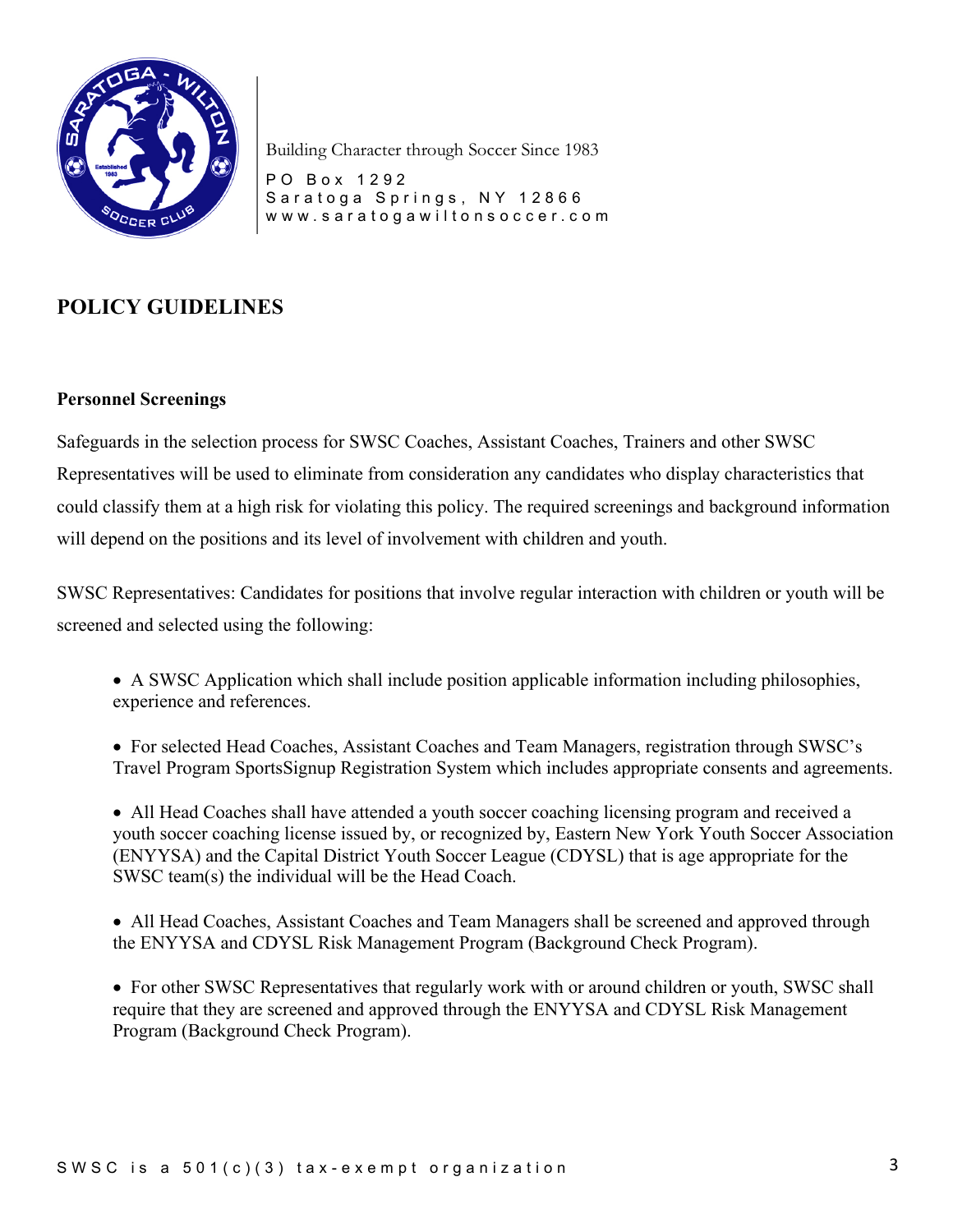

PO Box 1292 Saratoga Springs, NY 12866 www.saratogawiltonsoccer.co m

#### **Structural Guidelines for Programs**

All SWSC programs are designed to encourage safe interaction between SWSC Representatives and children or youth. The following guidelines are meant to keep established safeguards effective:

- All SWSC Representatives are restricted from being alone with a child or youth where they cannot be easily observed by others.
- No SWSC Representative is authorized to transports a child or youth in the name of the SWSC.
- Children under the age of six placed in the care of SWSC will only be released to a parent, legal guardian or a person designated by a parent or legal guardian.

#### **General Conduct**

In an effort to provide a safe and healthy environment for both mind and body, the following guidelines are meant to guide SWSC Representatives during their interactions with children and youth. These guidelines do not and cannot outline every situation that may be encountered while participating in SWSC programs, requiring Representatives to act with a certain degree of personal discretion. Because a certain action is not prohibited in this section does not mean it is acceptable behavior. SWSC reserves the right to take disciplinary action against Representatives whose actions are found to be inappropriate regardless of whether they appear in this section.

• SWSC Representatives will treat all children and youth with respect and consideration. Treatment must be fair and equal, and must not be based on sex, race, religion, sexual orientation or economic or social status. All effort must be made to avoid favoritism, or the appearance of favoritism.

• While representing SWSC, SWSC Representatives must not possess, distribute, use or allow others to use any alcohol or drugs.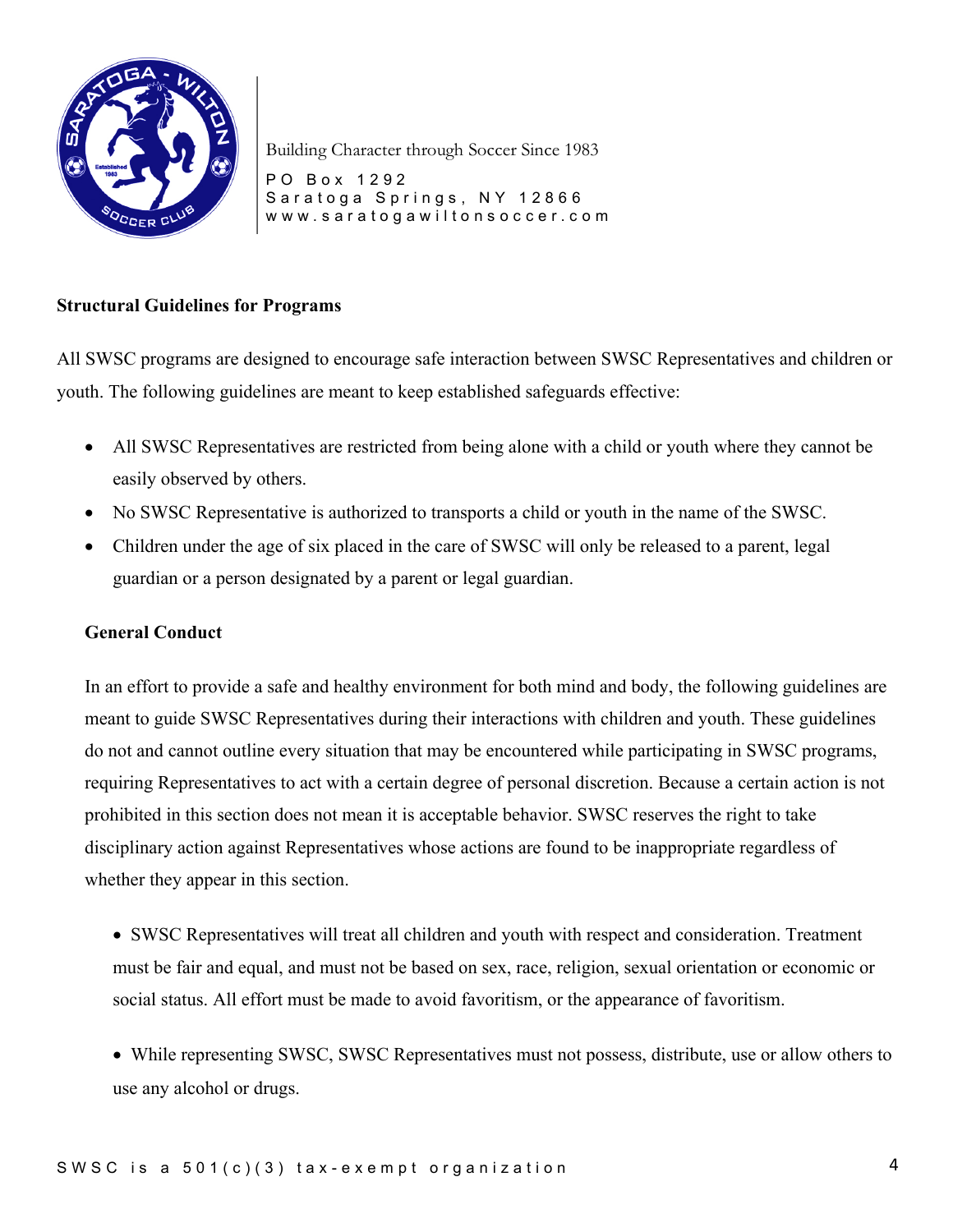

PO Box 1292 Saratoga Springs, NY 12866 www.saratogawiltonsoccer.co m

- SWSC Representatives must not use harsh or inappropriate language, degrading punishment or any type of restraining device in the name of behavior management.
- SWSC Representatives must not participate in or allow others to engage in any form of hazing.
- SWSC Representatives must not have sexual contact with children or youth.
- SWSC Representatives must not dress, undress, shower or bathe with or in

the presence of children or youth.

• SWSC Representatives must not use physical punishment in any form. The

only time physical force is allowed to be used against a child or youth is when

their actions are placing others at an immediate risk for serious harm.

• SWC Representatives are prohibited from sharing sleeping locations with children or youth. This includes beds, tents, hotel rooms and other similar areas. SWSC Representatives can sleep in open areas with children or youth as long as the area is large enough for the SWSC Representative to have their own defined sleeping areas and other SWSC Representatives or parents are also present.

• SWSC Representatives must not discuss their own sexual history, preferences or fantasies nor their use of illicit or pornographic materials while in the company of children or youth.

• SWSC Representatives are not allowed to possess any sexually oriented materials (books, magazines, videos, clothing) when conducting business in the name of SWSC.